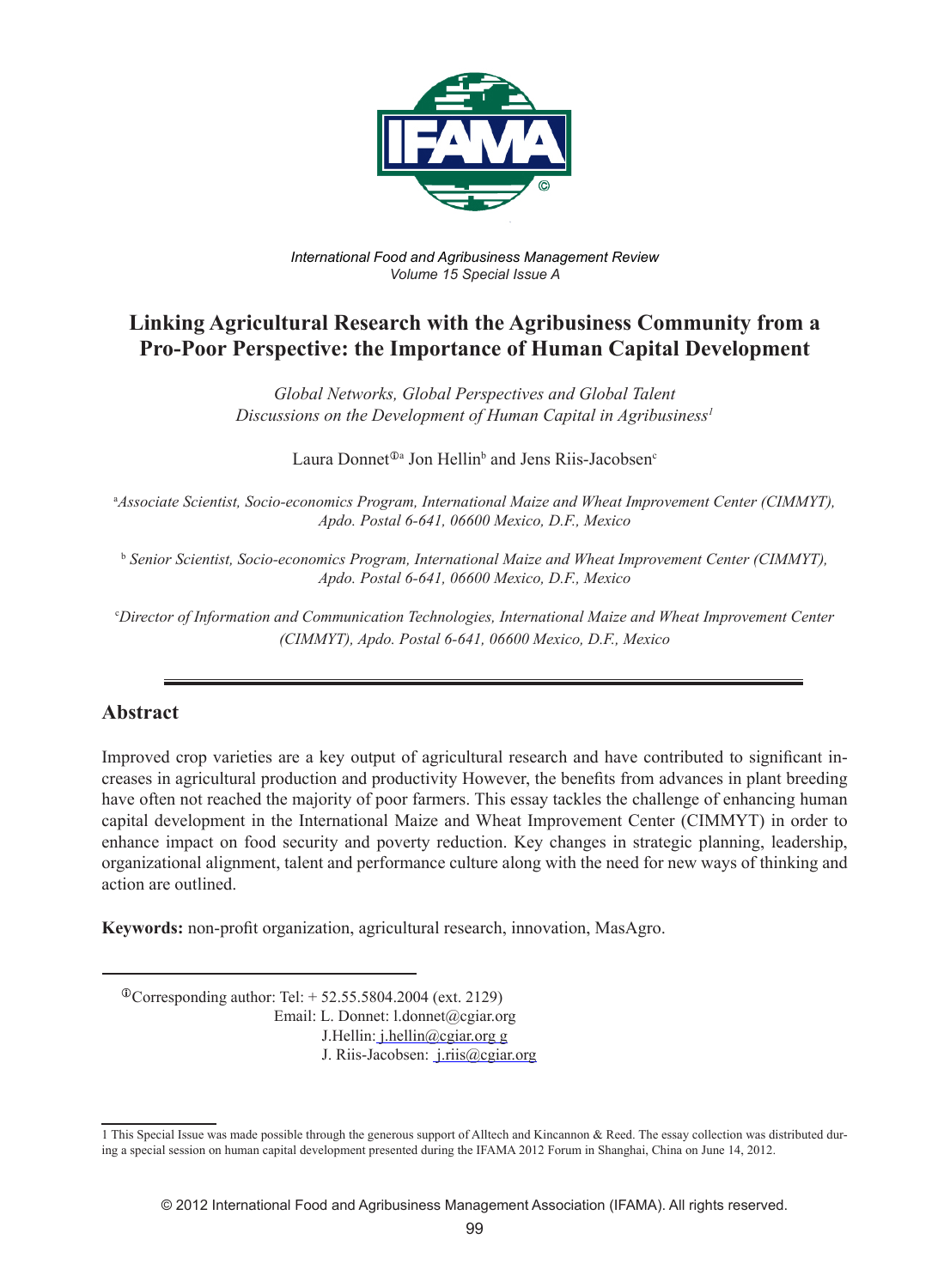## **Introduction**

An estimated 70 percent increase in world agricultural production will be needed to meet food demands by 2050. Improved crop varieties are a key output of agricultural research and have contributed to significant increases in agricultural production and productivity (Evenson and Gollin 2003). Scientific crop breeding will continue to play a critical role in meeting the challenge of increasing food production. However, the benefits from advances in plant breeding have often not reached the majority of poor farmers cultivating marginal lands. Enhancing the productivity and profitability in these marginal areas will require approaches that promote the translation of innovations in plant science into concrete benefits for poor farmers.

This essay tackles the challenge of enhancing human capital development in the International Maize and Wheat Improvement Center (CIMMYT) in order to enhance impact. CIMMYT is an international nonprofit research and training organization headquartered in Mexico. CIMMYT's mission is "*To sustainably increase the productivity of maize and wheat systems to ensure global food security and reduce poverty.*" CIMMYT applies the best science to develop and freely share the following: high-yielding, stress tolerant maize and wheat varieties; large, unique collections of maize and wheat genetic resources; productivityenhancing and resource-conserving farming practices; and training and information related to the above. A key imperative to human capital development within CIMMYT is to make it a more effective player in the global agricultural community and to enable it to steer a steady course among the community's multiple stakeholders.

## **Drivers and Challenges for a Non-profit Agricultural Research Organization**

Crop breeding in CIMMYT has rightly focused on finding solutions to the key constraints to crop production, many of which center around abiotic and biotic stresses (Delmer 2005). In the past the impact of an organization like CIMMYT was partly determined by the number of improved crop varieties generated while far less attention was given to whether this germplasm was adopted by farmers and the impact of this adoption. CIMMYT, like many other non-profit, multiple stakeholder research organizations, now faces the challenge of demonstrating impact in farmers' fields. A number of factors have come together that have both encouraged and supported CIMMYT's reinvigorated focus on food security and poverty reduction:

- Increased food price spikes, and their detrimental impact on the poor, has focused CIMMYT's managers on the urgency of moving beyond the assumption that an increased in agricultural productivity will lead to poverty reduction; greater attention is being given to impact pathways and the required conditions for linking poor farmers and micro and small enterprises to markets and agrifood chains from a pro-poor perspective (Danse and Vellema 2007).
- Change in donors' demands and criteria for funding and evaluation has led to an increase in funding for agricultural research that goes beyond crop breeding activities and which includes complementary disciplinary research that facilitates technology uptake, e.g., social science along with capacity building of agricultural researchers and partner organizations. This is encouraging agricultural research organizations to employ scientists that represent a broader range of disciplinary backgrounds.
- The paradigm shift from an industrial to a knowledge society means that the primary source of wealth is human capital. The challenge for senior management in agricultural research organizations is to ensure there is sufficient human capital to convert data into meaningful information. From an agrifood value chain perspective, meaningful information needs to be created and shared by a broader range of private and public sector value chain actors, i.e., socially embedded innovation (Danse and Vellema 2007).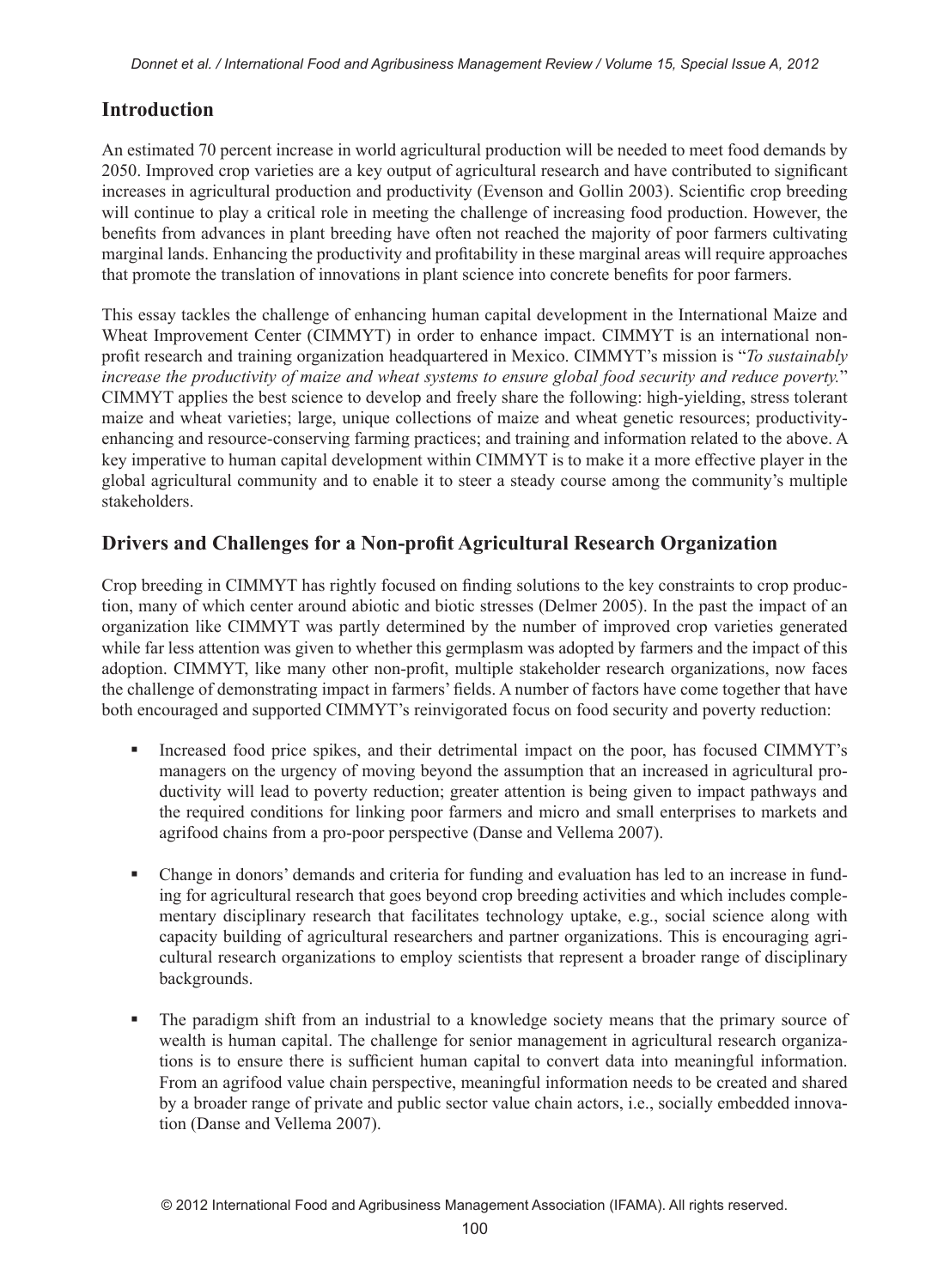A refocus is needed for CIMMYT to meet the unique opportunity of delivering technology solutions to increase food security and overcome poverty. A key component of this adjustment is a far greater emphasis on human capital development. This essay focuses on CIMMYT's role in a large Mexican government agricultural initiative called *Sustainable Modernization of Traditional Agriculture* (MasAgro) to illustrate how CIMMYT is meeting this new challenge.

## **Sustainable Modernization of Traditional Agriculture (MasAgro)**

MasAgro is a network of value chain actors that includes farmers, research and development organizations, private seed companies and extension agents. MasAgro aims to increase maize and wheat productivity by enhancing farmers' access to appropriate technologies, including improved seed. Mexico is the center of maize diversity and maize is central to the livelihoods of millions of producers. However, maize productivity and producers' incomes, particularly in rain-fed areas, remain very low, and there is limited use of improved maize varieties.

A major bottleneck to farmers benefiting from improved maize seed is the development of a strong seed sector that is responsive to farmers' needs and demands. A paradigm shift is required whereby farmers are seen as creative entrepreneurs who value new technological opportunities and who constitute a potential market for innovative and more sustainable technologies, an idea that is elaborated by the Base of the Pyramid (BoP) approach (Prahalad 2010; London and Hart 2004). Research organizations and firms must be able to manage a variety of business models, market strategies and modes of chain coordination to offer the flexibility needed in markets which include poor farmers (Wiersinga et al. 2011) in a way that values their resources and capabilities for healthy and sustainable food production.

## **A Strategy Centered on Human Capital Development**

CIMMYT's coordinating role within MasAgro requires that it acts as a network broker (Hellin 2012), a catalyzing agent who fosters the emergence of an agricultural innovation system in Mexico. CIMMYT is facilitating the establishment of linkages, multi-stakeholder interaction and capacity building amongst different actors in the innovation system<sup>2</sup>. In order to play an effective network brokering role, human development changes are required within CIMMYT; changes that provide an institutional environment encompassing both the 'traditional' technology-generation research approach with one that places more emphasis on outcomes and impacts (See Exhibit).

The shift from a traditional technology-generation focus to an organization that maintains this scientific excellence, while simultaneously encompassing a greater emphasis on outcomes and impacts, will take time. Some existing staff may no longer have the skill sets to meet future challenges and may need to be replaced. Recruitment of new staff to cope with fast growth is time-consuming and even more so when it comes after several lean years when CIMMYT downsized. Furthermore, upgrading of support service partnerships are needed to complement internal capability, such services include information and communication technologies. Senior management has not specified the timeframe for the required institutional changes, but three years is a realistic vision. In the meantime, MasAgro is a strong incentive and opportunity for CIMMYT to become a more effective player in the global agricultural community.

## **Conclusions**

For CIMMYT to be a leader in poverty reduction and food security, a big change is necessary along the lines of broader networking with the agribusiness community, total innovation in seed product and, in general, technological package solutions and full tracking of impact. To achieve such high lev-

© 2012 International Food and Agribusiness Management Association (IFAMA). All rights reserved.

<sup>2</sup> An innovation system can be defined as a network of organizations and individuals that are focused on bringing new products (e.g., improved maize seed), new processes, and new forms of organization into social and economic use. The institutions and policies that affect their behavior and performance is also part of the innovation system. An innovation system consists of a web of dynamic interactions among researchers, seed firms, extension agents, farmers, traders, and processors (Hall et al. 2005). Innovation systems depend on learning processes, feedback loops, and iterative interactions that are decidedly non-linear (Spielman et al. 2008).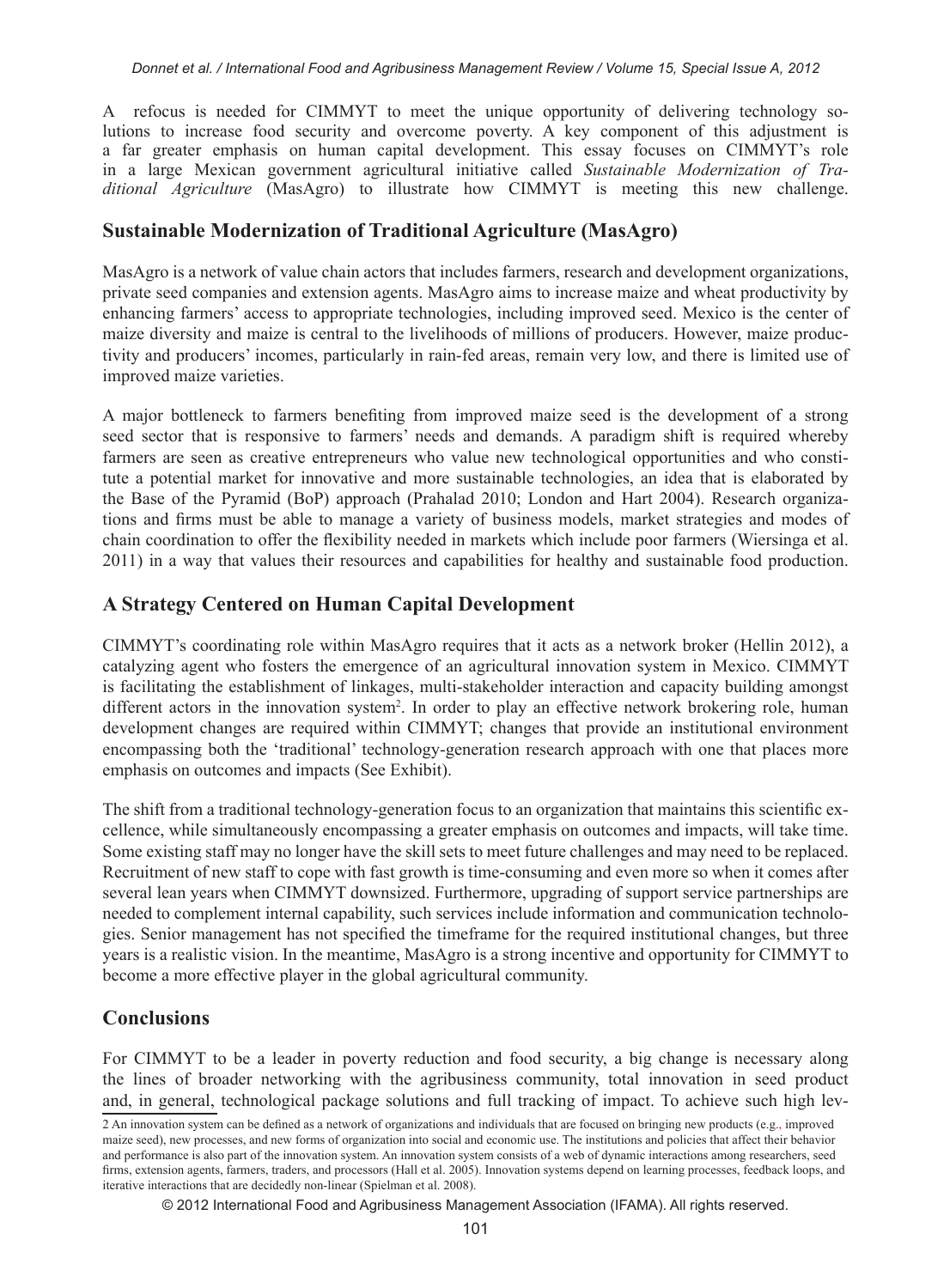els of innovativeness, CIMMYT must first convert its culture into a more participative and more respective one. There is a strategic role for senior management and human resource professionals to be the change leaders. MasAgro, epitomizes the opportunity (and challenge) faced by CIMMYT in meeting pressing food security needs. The Mexican government has large expectations from the network brokering role that CIMMYT is playing in MasAgro. There now exists an opportunity for CIMMYT and its staff to manifest their commitment to poverty reduction through new ways of thinking and action.

## **References**

- Danse, M.G.; Vellema, S. 2007. Small-scale Farmer Access to International Agri-Food Chains: a BOP-Based Reflection on the Need for Socially Embedded Innovation in the Coffee and Flower Sector. *Greener Management International*: 39 - 52.
- Delmer, D.P. 2005. Agriculture in the developing world: connecting innovations in plant research to downstream applications. *Proceedings of the National Academy of Sciences,* 102(44): 15739-15746.
- Evenson, R.E., and Gollin, D. 2003. Assessing the Impact of the Green Revolution, 1960-2000. *Science*  300(5620): 758-762.
- Hall, A., L. Mytelka, and B. Oyeyinka. 2005. *Innovation Systems: Implications for Agricultural Policy and Practice*. ILAC Brief 2. Rome: IPGRI.
- Hellin, J. 2012. Agricultural extension, collective action and innovation systems: lessons on network brokering from Peru and Mexico. *Journal of Agricultural Education and Extension* 18 (2): 141-159
- London, T. and Hart, S. L. 2004. Reinventing Strategies for Emerging Markets: Beyond the Transnational Model. *Journal of International Business Studies* 35: 350-370.
- Prahalad C. K. 2010. The Fortune at the Bottom of the Pyramid, 5th Anniversary Edition, Revised and Updated. Pearson Education, Inc.
- Spielman, D.J., Ekboir, J. Davis, K. and Ochieng, C.M.O. 2008. An innovation systems perspective on strengthening agricultural education and training in sub-Saharan Africa. *Agricultural Systems* 98: 1–9.
- Wiersinga, R.C.; Eaton, D.J.F.; Danse, M.G. 2011. Seed provision in developing economies: converting business model. In: Vellema, S. (ed.) Transformation and sustainability in agriculture connecting practice with social theory. Wageningen Academic Publishers, 2011, Wageningen.